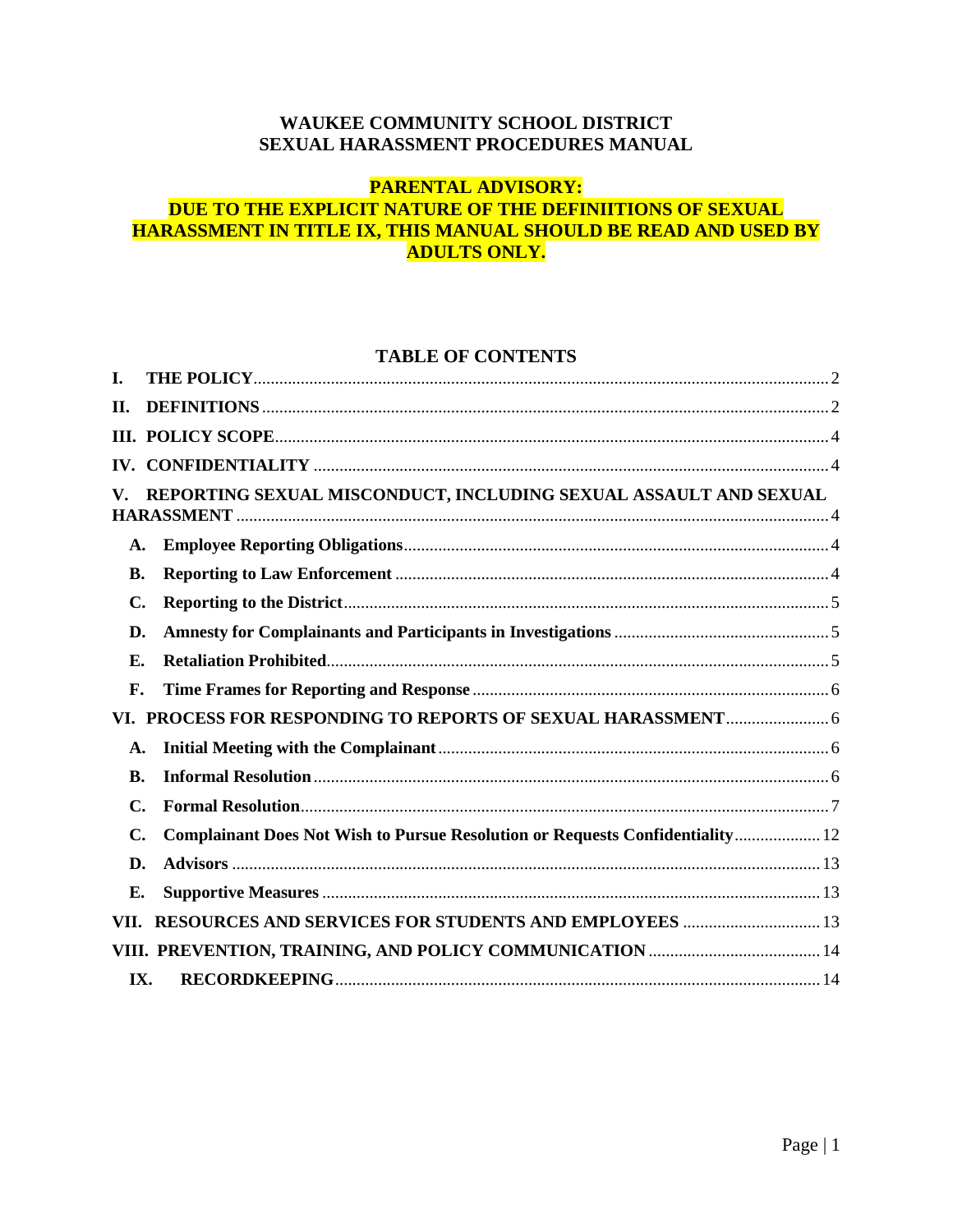# <span id="page-1-0"></span>**I. THE POLICY**

In accordance with Title IX of the Education Amendments Act of 1972, Waukee Community School District prohibits sex discrimination, including sexual harassment, against any individual participating in any education program or activity of the District. This prohibition on discrimination applies to students, employees, and applicants for employment. The Board authorizes the Superintendent to adopt procedures for any individual to report sex discrimination or sexual harassment, and for the investigation and resolution of such complaints.

Any individual with questions about the District's Title IX policy and procedures, or who would like to make a report or file a formal complaint of sex discrimination or sexual harassment may contact the District's designated Title Coordinator, Roxy Livermore, Executive Director of Human Resources, 560 SE University Ave., Waukee, IA 50263, Phone: (515) 987-5161 x2030, email: [rlivermore@waukeeschools.org.](mailto:rlivermore@waukeeschools.org)

The District will utilize this Policy and Procedure to respond to all claims of sex discrimination or sexual harassment as defined in Section II of this policy. If the District determines that a report or complaint does not allege conduct within the scope of Title IX, it may still proceed to investigate or respond to that report or complaint under any other applicable District policy or procedure.

### <span id="page-1-1"></span>**II. DEFINITIONS**

- **A. Sexual harassment** means unwelcome behavior or conduct (physical, verbal, written, electronic) that is directed at someone because of that person's sex or gender, and that meets any of the following definitions:
	- 1. **"Quid Pro Quo" Harassment.** A District employee explicitly or implicitly conditions the provision of an aid, benefit, or service of the District on an individual's participation in unwelcome sexual conduct; **OR**
	- 2. **Hostile Educational/Work Environment.** Unwelcome conduct determined by a reasonable person to be so severe, pervasive, and objectively offensive that it effectively denies a person equal access to the District's education program or activity; **OR**
	- 3. **Sexual assault.** An offense that meets the definition any one of the following offenses:
		- $\circ$  Rape: the penetration, no matter how slight, of the vagina or anus, with any body part or object, or oral penetration by a sex organ of another person without consent of the victim;
		- o Fondling: the touching of the private body parts of another person for the purpose of sexual gratification without consent of the victim;
		- o Incest: sexual intercourse between persons who are related to each other within the degrees wherein marriage is prohibited by law; or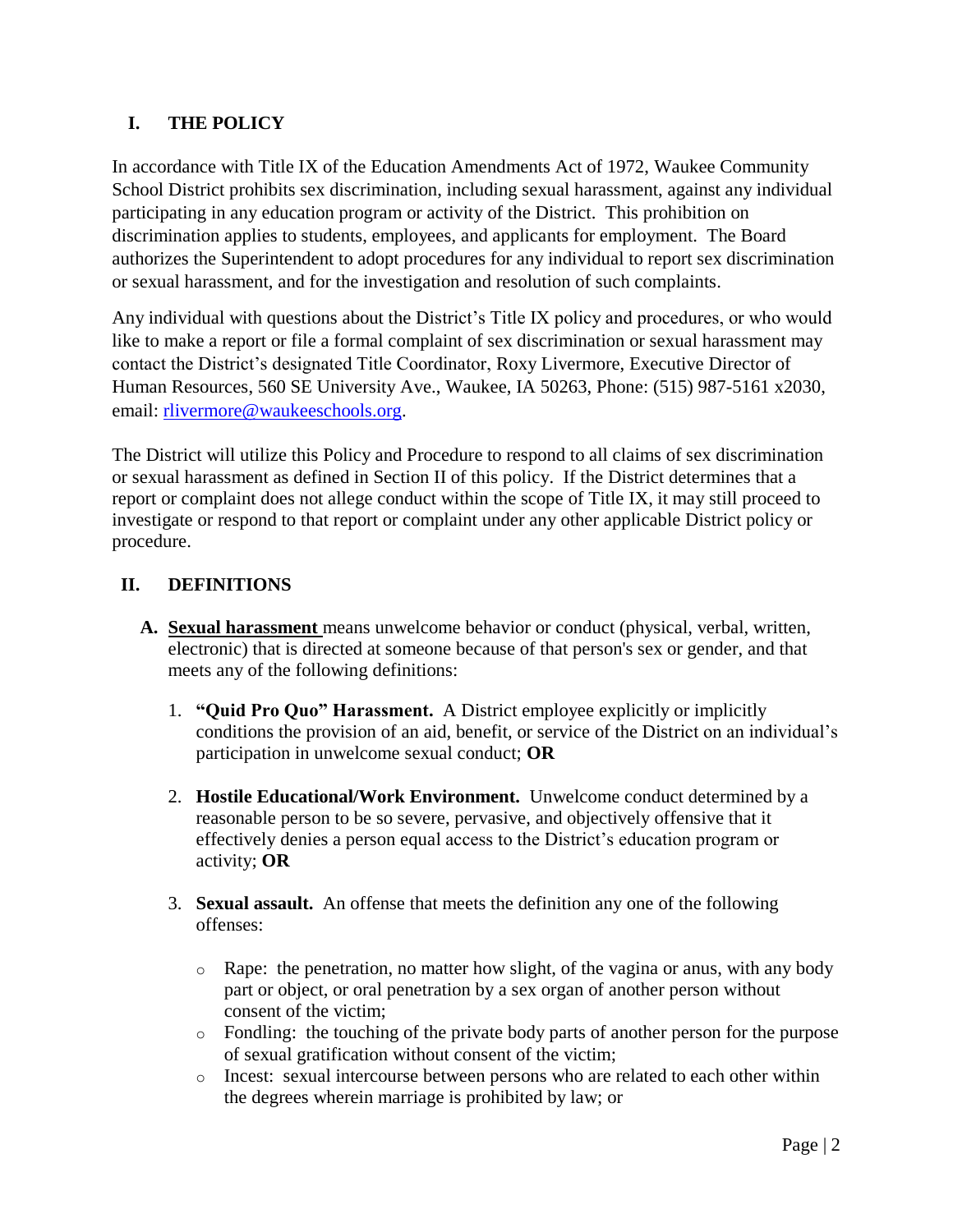o Statutory rape: sexual intercourse with a person who is under the statutory age of consent; **OR**

### 4. **Stalking:**

- Purposefully engaging in a course of conduct directed at a specific person ("target") that would cause a reasonable person to fear bodily injury to, or the death of, the target or a member of the target's immediate family;
- when the person ("stalker") knows or should know that the target will be placed in reasonable fear of bodily injury to, or the death of, the target or a member of the target's immediate family by the course of conduct; and
- the stalker's course of conduct induces fear in the target of bodily injury to, or the death of, the target or a member of the target's immediate family; **OR**
- 5. **Dating Violence:** violence committed by a person who is or has been in a social relationship of a romantic or intimate nature with the victim. The existence of such a relationship shall be determined based on a consideration of:
	- The length of the relationship.
	- The type of relationship.
	- The frequency of interaction between the persons involved in the relationship; **OR**
- 6. **Domestic Violence:** any felony or misdemeanor crime of violence committed:
	- By a current or former spouse or intimate partner of the victim;
	- By a person with whom the victim shares a child in common;
	- By a person who is cohabiting with, or has cohabited with, the victim as a spouse or intimate partner;
	- By a person similarly situated to a spouse of the victim under the domestic or family violence laws of the State of Iowa; or
	- By any other person against an adult or youth victim who is protected from that person's acts under the domestic or family violence laws of the State of Iowa.
- **B. Consent** means knowing and voluntary agreement to engage in conduct or an activity with another individual. Silence or an absence of resistance does not imply consent. Past consent to engage in conduct or an activity does not imply future consent; consent can be revoked at any time. An individual who is incapacitated (e.g., when a person is asleep, unconsciousness, under the influence of drugs or alcohol, or disability) cannot give consent. Coercion, force, or the threat of either invalidates consent. Under no circumstances can a student give consent to engage in any sexual conduct or activity with an employee of the District.
- **C. Complainant** means any person who alleges that they have been subjected to sexual harassment as defined by this Policy. At the time of filing a formal complaint, a complainant must be participating in or attempting to participate in the District's education program or activity.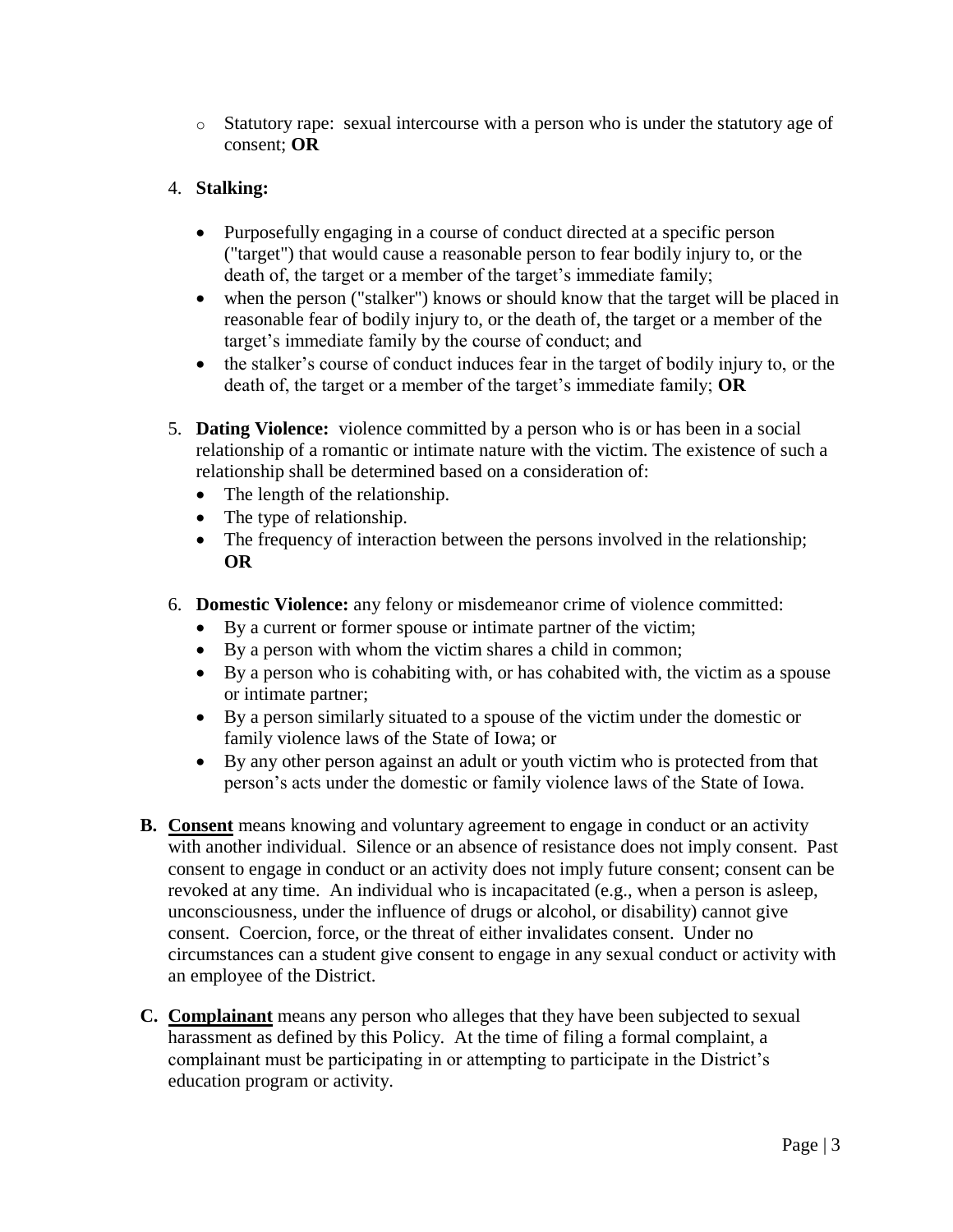**D. Respondent** means any person who has been reported to be the perpetrator of conduct that could constitute sexual harassment under this Policy, and over whom the District is able to exercise substantial control.

### <span id="page-3-0"></span>**III. POLICY SCOPE**

This Policy applies to all persons participating in the District's education program or activity, including students and employees and applicants for employment. Under Title IX, the District has jurisdiction over locations, events or circumstances over which it substantially controls the Respondent and the context in which the harassment occurs. The District's jurisdiction is limited to conduct against a person that occurs in the United States.

Any person may make a report of sexual harassment to the District's Title IX Coordinator.

### <span id="page-3-1"></span>**IV. CONFIDENTIALITY**

The District is committed to creating an environment that encourages individuals to come forward if they have experienced or witnessed sexual harassment. However, the District cannot promise absolute confidentiality to any party. District employees cannot promise confidentiality to any student who reports possible sexual harassment to them.

The District will keep confidential the identity of any individual who has made a report or complaint of sex discrimination or sexual harassment, or has been identified as the perpetrator or respondent to any such report or complaint, or is a witness to any complaint or investigation, **except** as required to carry out the purposes of this Policy (including the conduct of any complaint resolution process), applicable law, or as permitted by the Family Educational Rights and Privacy Act ("FERPA"), 20 U.S.C. § 1232g.

### <span id="page-3-2"></span>**V. REPORTING SEXUAL MISCONDUCT, INCLUDING SEXUAL ASSAULT AND SEXUAL HARASSMENT**

### <span id="page-3-3"></span>**A. Employee Reporting Obligations**

Any District employee who witnesses or becomes aware of sexual harassment has an affirmative obligation to report immediately to the District's Title IX Coordinator or to their building principal or immediate supervisor. Failure to do so may result in disciplinary action against the employee, up to and including termination of employment.

### <span id="page-3-4"></span>**B. Reporting to Law Enforcement**

Because sexual misconduct may constitute both a violation of District policy and criminal activity, individuals who have been subject to criminal sexual misconduct may wish to report their concerns to law enforcement. An individual may proceed under this Policy whether or not they elect to report to law enforcement.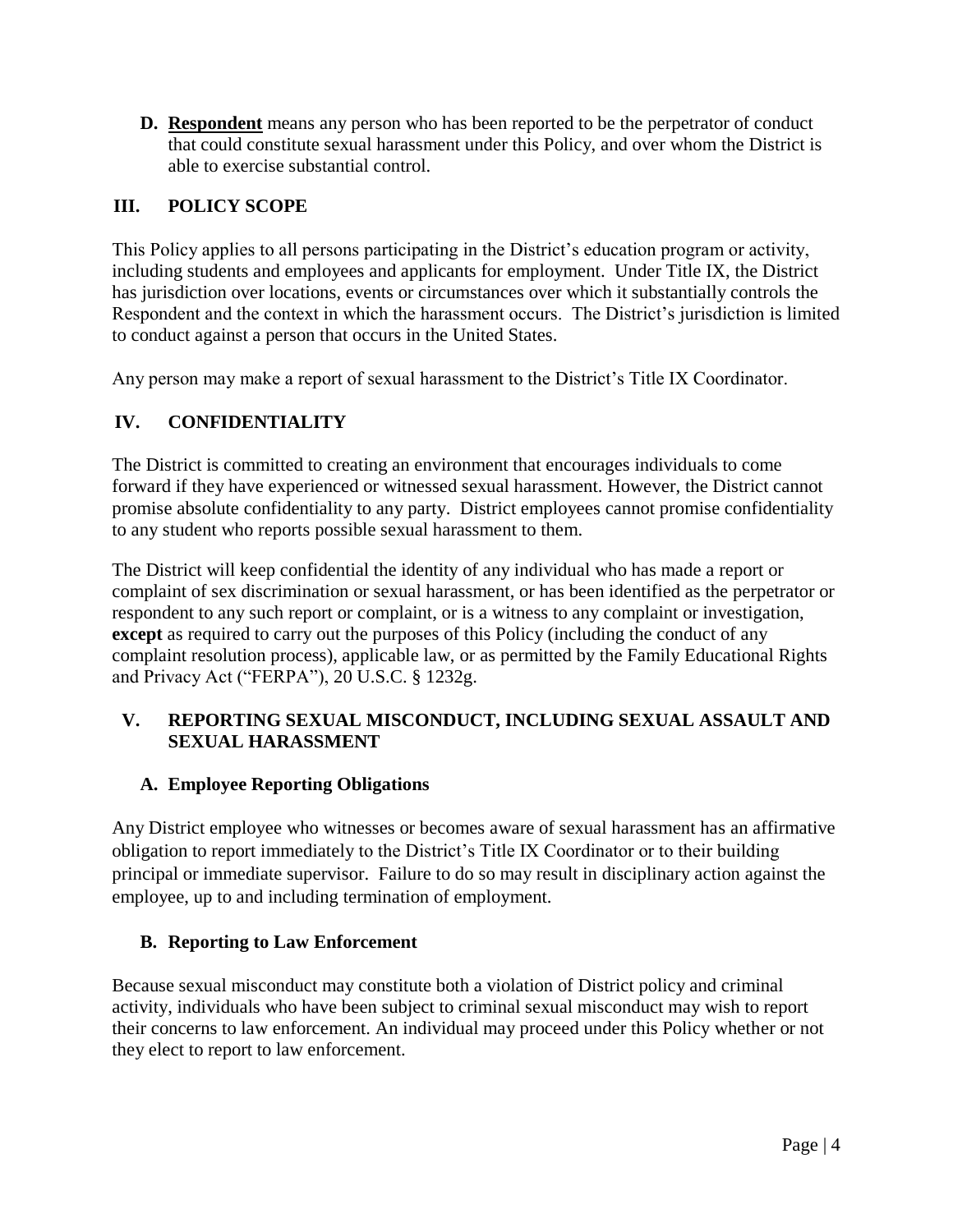### <span id="page-4-0"></span>**C. Reporting to the District**

Any individual who wishes to make a report or file a formal complaint of sexual harassment may contact the District's Title IX Coordinator Roxy Livermore, Executive Director of Human Resources, 560 SE University Ave., Waukee, IA 50263, [rlivermore@waukeeschools.org,](mailto:rlivermore@waukeeschools.org) Phone: (515) 987- 5161 x2030. Any individual who is subject to, witnesses, or becomes aware of alleged sexual harassment may also submit an anonymous report by mail to 560 SE University Ave., Waukee, IA 50263.

**Allegations that an employee of the District has engaged in sexual harassment toward a student must be immediately reported or referred to the District's designated Level 1 Investigator, Jo Hromatka, District Lead Nurse, and must be handled in accordance with 281 Iowa Administrative Code Chapter 102 (Procedures for Charging and Investigating Incidents of Abuse of Students by School Employees).** The Level 1 Investigator shall be responsible for complying with the requirements of Chapter 102, including with respect to reporting the alleged conduct to law enforcement or other appropriate state agencies. The Level 1 Investigator shall work with the District's Title IX Coordinator to determine how to preserve or restore the student's access to the District's education program and activities.

### <span id="page-4-1"></span>**D. Amnesty for Complainants and Participants in Investigations**

<span id="page-4-2"></span>The District will not pursue disciplinary action for improper possession or use of alcohol or other drugs against a student who reports in good faith an incident of sexual misconduct, or who participates in good faith in an investigation into an incident of sexual misconduct. The District may still notify the parent/guardian of the student(s) involved in such possession/use to promote the student safety and well-being or otherwise report such possession or use as required by law.

# **E. Retaliation Prohibited**

Retaliation against a person who makes a report or complaint of sexual harassment, or who assists, or participates in any manner in an investigation or resolution of a sexual harassment report or complaint is strictly prohibited. Retaliation includes threats, coercion, discrimination, intimidation, reprisals, and/or adverse actions related to employment or education. Any individual who believed they have been retaliated against in violation of this Policy should immediately contact the District's Title IX Coordinator.

This Policy's antiretaliation protections do not apply to any individual who makes a materially false statement in bad faith in the course of any complaint, investigation, hearing, or other proceeding under this Policy. However, a determination that an individual made a materially false statement in bad faith must be supported by some evidence other than the determination of whether the Respondent violated this Policy alone. An individual who makes a materially false statement in bad faith may be subject to discipline up to and including suspension or expulsion of a student or termination of an employee's employment.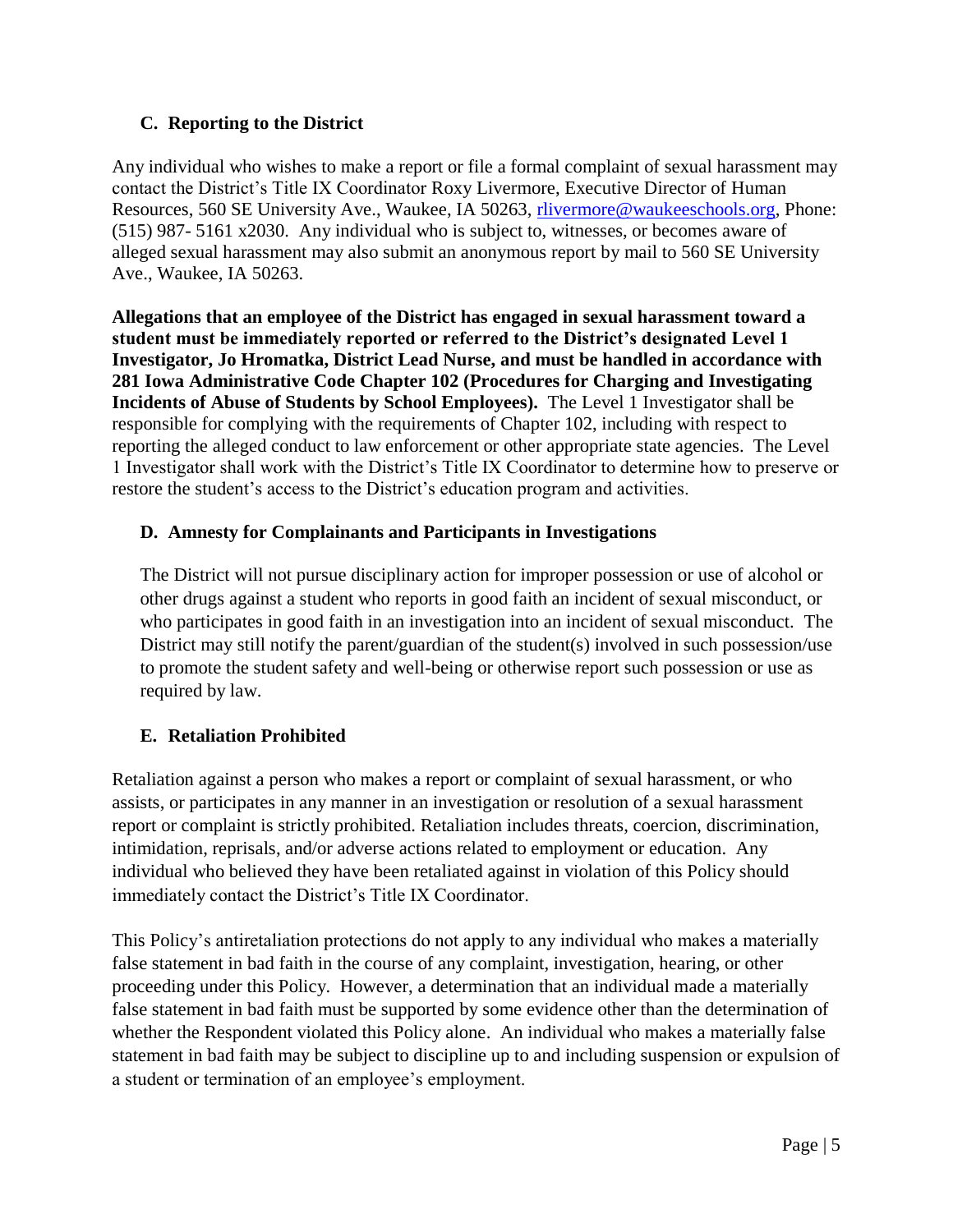### <span id="page-5-0"></span>**F. Time Frames for Reporting and Response**

The District strongly encourages prompt reporting of complaints and information. While there is no time limit in invoking this Policy in responding to complaints of alleged sexual harassment, a complaint should be submitted as soon as possible after the event takes place in order to maximize the District's ability to respond promptly and equitably.

The District may not be able to fully investigate a formal complaint against an individual who is no longer affiliated with the District. Under those circumstances, the District will still consider whether it can offer supportive measures to the Complainant or proceed under another applicable law, policy, procedure, handbook provision, or rule.

In all cases, the District will conduct a prompt and equitable investigation of allegations of sexual misconduct. Generally the District will attempt to complete the investigation and make a determination regarding responsibility within forty-five (45) calendar days of receipt of a formal complaint. However, the District may alter or extend this time with notice to both parties. The time it takes to complete the resolution of a sexual harassment complaint may vary based on the complexity of the investigation and the severity and extent of the alleged conduct, as well as on whether there is a parallel criminal investigation, or if school breaks occur during the process.

# <span id="page-5-1"></span>**VI. PROCESS FOR RESPONDING TO REPORTS OF SEXUAL HARASSMENT**

### <span id="page-5-2"></span>**A. Initial Meeting with the Complainant**

Upon receipt of any report of sexual harassment occurring in the District's educational program or activity, the Title IX Coordinator or designee will schedule a meeting with the Complainant in order to provide the Complainant a general understanding of this Policy and to identify forms of supportive measures available to the Complainant with or without the filing of a formal complaint, and to explain the process for filing a formal complaint. The intake meeting may also involve a discussion of any specific supportive measures that may be appropriate.

At the initial intake meeting with the Complainant, the Title IX Coordinator or designee will seek to determine how the Complainant wishes to proceed. The Complainant may opt for: (1) informal resolution; (2) formal resolution; or (3) not proceeding. Supportive measures may still be offered whether or not the Complainant chooses any of these options.

If the Complainant wishes to proceed with either informal or formal resolution, a written document must be filed by the Complainant or signed by the Title IX coordinator alleging harassment against a respondent (the "formal complaint"). Where the Title IX Coordinator signs a formal complaint, the Title IX Coordinator is not the complainant or otherwise a party to a complaint proceeding under this Policy.

### <span id="page-5-3"></span>**B. Informal Resolution**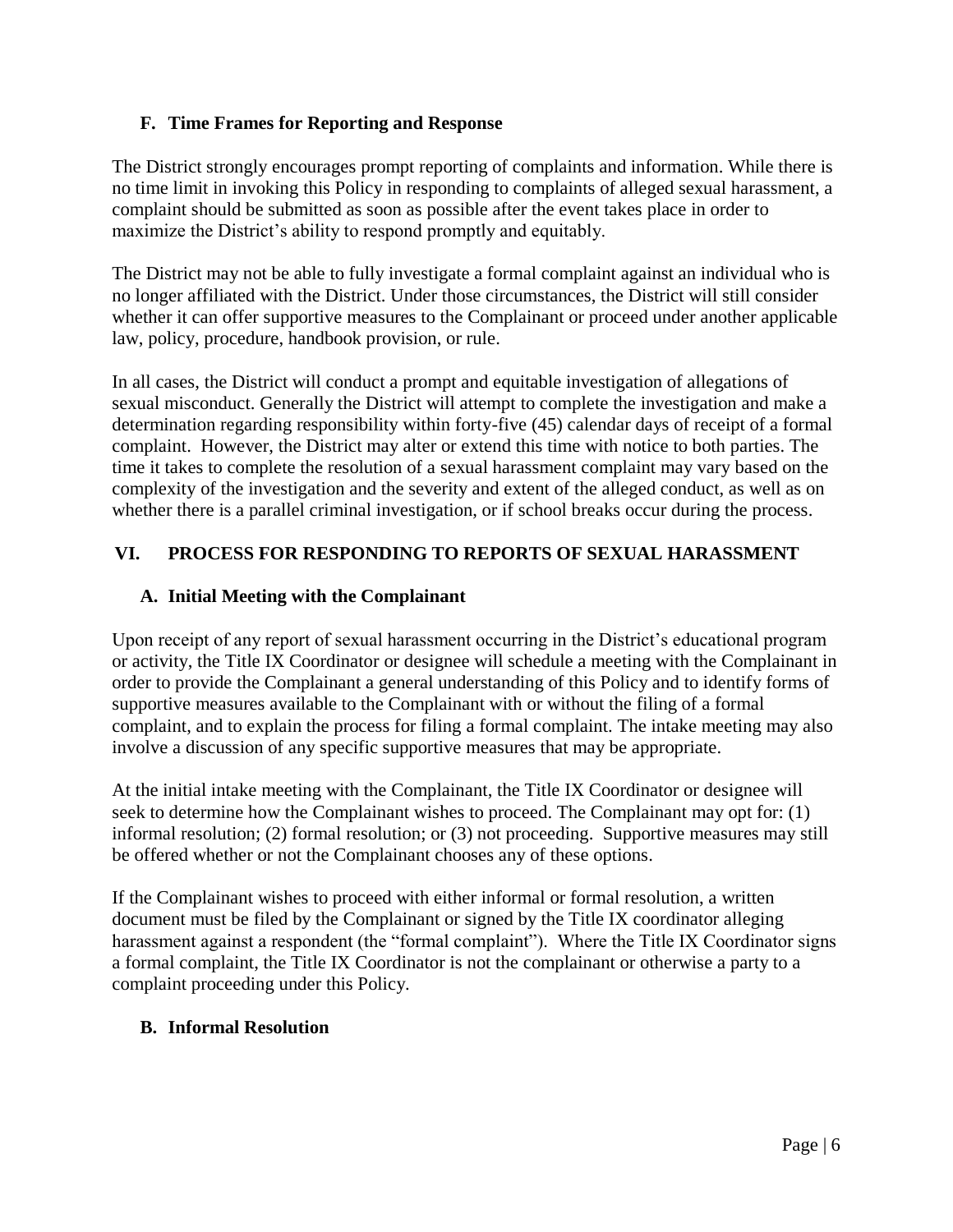Upon filing of a formal complaint, a Complainant who does not wish to pursue formal resolution may request a less formal proceeding, known as "Informal Resolution." Informal resolution is available to the parties any time prior to a determination of responsibility being issued.

Informal resolution is a voluntary process that requires the written consent of the Complainant and Respondent. The District will not require the parties to participate in the Informal Resolution process as a condition of enrollment, employment, or of any other right conferred by the District. The Title IX Coordinator will assess the severity of the alleged harassment and the potential risk for others in the District community to determine whether informal resolution may be appropriate. Informal Resolution will **never** be used to resolve allegations involving an employee sexually harassing a student.

The Title IX Coordinator will provide the parties with a written notice setting forth the allegations, the requirements of the informal resolution process set forth in this Policy, the right of any party to withdraw from the informal process and proceed with the formal grievance process at any time prior to agreeing to a resolution; and any consequences resulting from the participation in the informal process, including the records that will be maintained or could be shared by the District.

Upon receipt of written consent from the parties to participate in informal resolution, the Title IX Coordinator will consult separately with the Complainant and Respondent and gather additional relevant information as necessary. The Title IX Coordinator may also put in place any appropriate supportive measures to protect the educational and work environment of the parties.

The Title IX Coordinator will work with parties to determine a mutually acceptable resolution to the complaint. This resolution will be reduced to writing and signed by the Complainant and the Respondent. Once signed, the written resolution becomes final and neither party can initiate the formal grievance process for the allegations in the formal complaint. The written resolution is not subject to appeal.

Either party may, at any time prior to signing an informal resolution agreement, elect to end the informal resolution process and initiate formal resolution instead.

In order to promote honest, direct, communication, information disclosed during informal resolution will remain confidential, except where disclosure may be required by law or authorized in connection with duties on behalf of the District.

### <span id="page-6-0"></span>**C. Formal Resolution**

Upon submission of a formal complaint, Complainant may elect to pursue a formal resolution, which is described more specifically in this section.

# **1. Consolidation of Complaints**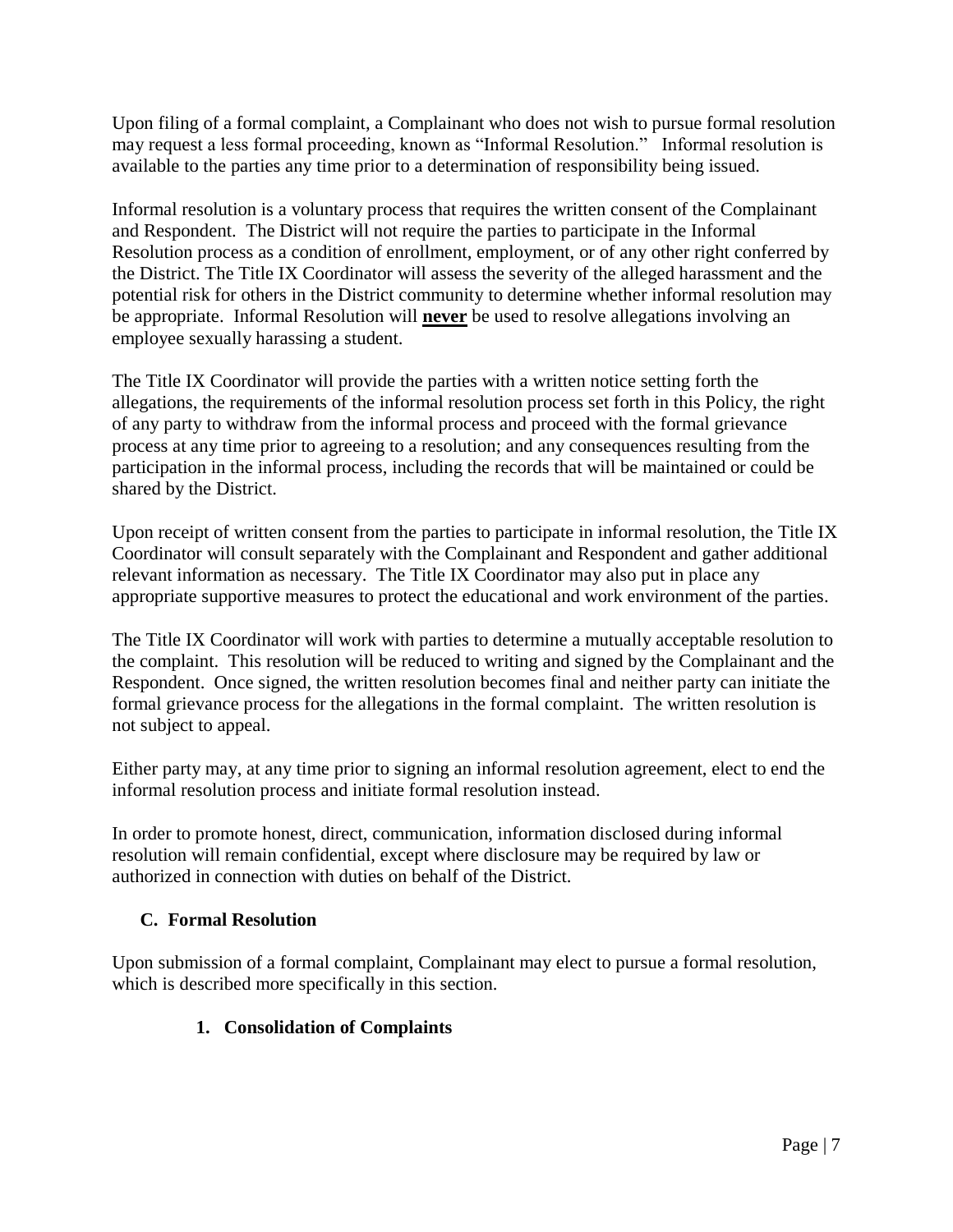The District may consolidate formal complaints of sexual harassment against more than one respondent, or by more than one complainant against one or more respondents, or by one party against another party, where the allegations arise out of the same facts or circumstances.

# **2. Required Notices**

**Notice of Investigation.** If a Complainant elects to pursue a formal complaint, the Title IX Coordinator or designee will provide a written Notice of Investigation simultaneously to both parties notifying the parties of:

- the identities of the parties involved in the incident;
- the conduct alleged;
- $\blacksquare$  the date and location of the incident;
- Respondent's entitlement to a presumption of innocence;
- The parties' rights to have an advisor of their choice at the party's expense, who may be an attorney;
- The parties' rights to review and comment on investigative evidence; and
- The effect of making materially false statements in bad faith during this process.

If, during the course of investigation, the District determines that additional allegations will be investigated as part of the pending complaint, the Title IX Coordinator or designee will provide written notice of the additional allegations to any identified Complainant(s) or Respondent(s).

**Notice of Interviews, Hearings, or Other Meetings.** The Title IX Coordinator shall provide to Complainant and Respondent a written notice of the date, time, location, participants, and purpose of any interview, hearing, or meeting with sufficient time for the party to prepare.

# **3. Dismissal**

The District shall dismiss any formal complaint made under this Policy if at any time it determines that it lacks jurisdiction under Title IX because the conduct alleged in the formal complaint:

- Would not constitute sexual harassment as defined in Section II of this policy, even if proved,
- Did not occur in the District's education program or activity; or
- Did not occur against a person in the United States.

The District, in its sole discretion, may dismiss any formal complaint under this Policy if at any time:

- The Complainant notifies the Title IX Coordinator in writing that the Complainant would like to withdraw the formal complaint or any allegations;
- The Respondent is no longer enrolled in or employed by the District; or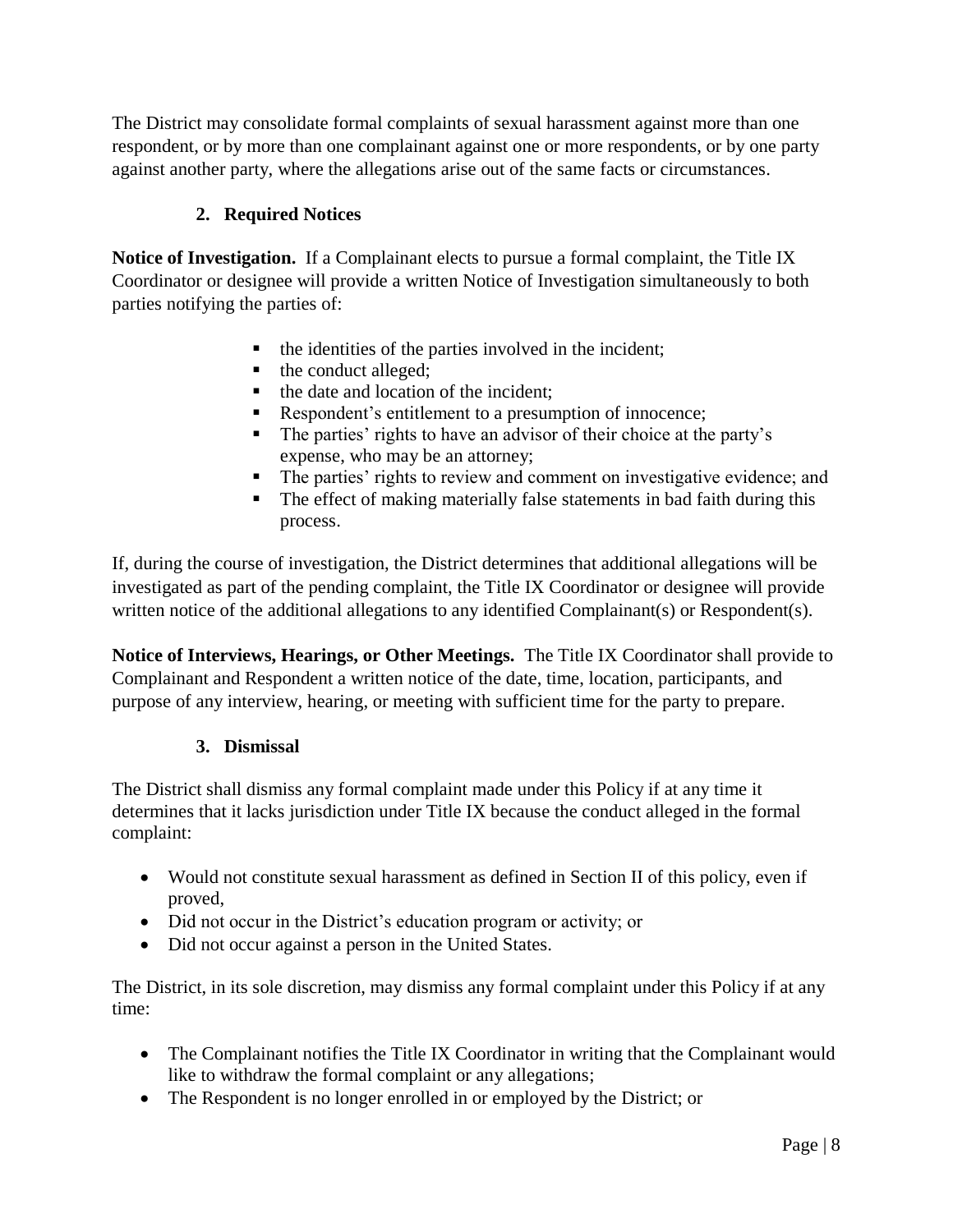Specific circumstances exist that prevent the District from gathering evidence sufficient to reach a determination as to the formal complaint or allegations. Examples include, but are not limited to, a significant passage of time from the date of the allegation(s) in the complaint to the date the complaint is filed that makes investigation impracticable, or where the Complainant has stopped participating in the process.

Dismissal of a complaint from proceeding under this Policy does not preclude the District from offering supportive measures to any party or from proceeding under any other applicable policy, procedure, rule, or handbook provision applicable to students and/or employees of the District.

Upon dismissal of any formal complaint under this section, written notice of this dismissal and the reason(s) therefor will be provided simultaneously to Complainant and Respondent.

# **4. Investigation**

The Title IX Coordinator shall designate an Investigator to conduct an investigation into any formal complaint. The Investigator must be appropriately trained in conducting Title IX investigations, unbiased, and have no conflict of interest in the present case. The Investigator serves as a neutral fact-finder, and shall interview both parties, relevant witnesses, and gather and review evidence relevant to the outcome of the complaint.

The burden of proof and the burden of gathering sufficient evidence to reach a determination of responsibility rests with the District and not with the parties. Both parties will have an equal opportunity to present witnesses and other evidence (both inculpatory and exculpatory) to the Investigator. Neither party will be restricted in their ability to discuss the allegations or to gather and present relevant evidence; provided, however, that such communications shall not constitute harassment or retaliation against any party other otherwise violate applicable law, rule, or regulation.

The Investigator will evaluate all relevant evidence, both inculpatory and exculpatory, and will not make credibility determinations based solely on a person's status as complainant, respondent or witness.

The Investigator will only access, consider, disclose, or otherwise use a party's treatment records made or maintained by a health care provider, or other records protected under a legally recognized privilege, with that party's voluntary, written consent.

Prior to completion of the Investigative Report, the Investigator will provide each party with copies of any evidence obtained by the Investigator that is directly related to the allegations in the complaint. Both parties will have ten (10) calendar days to submit a written response to the evidence to the Investigator. By accepting receipt of this information, the parties and their representatives, if any, agree that the use or dissemination of evidence for any purpose other than those directly related to the parties' participation in the Title IX grievance process is prohibited and may result in appropriate discipline in accordance with District policy.

# **5. Investigative Report**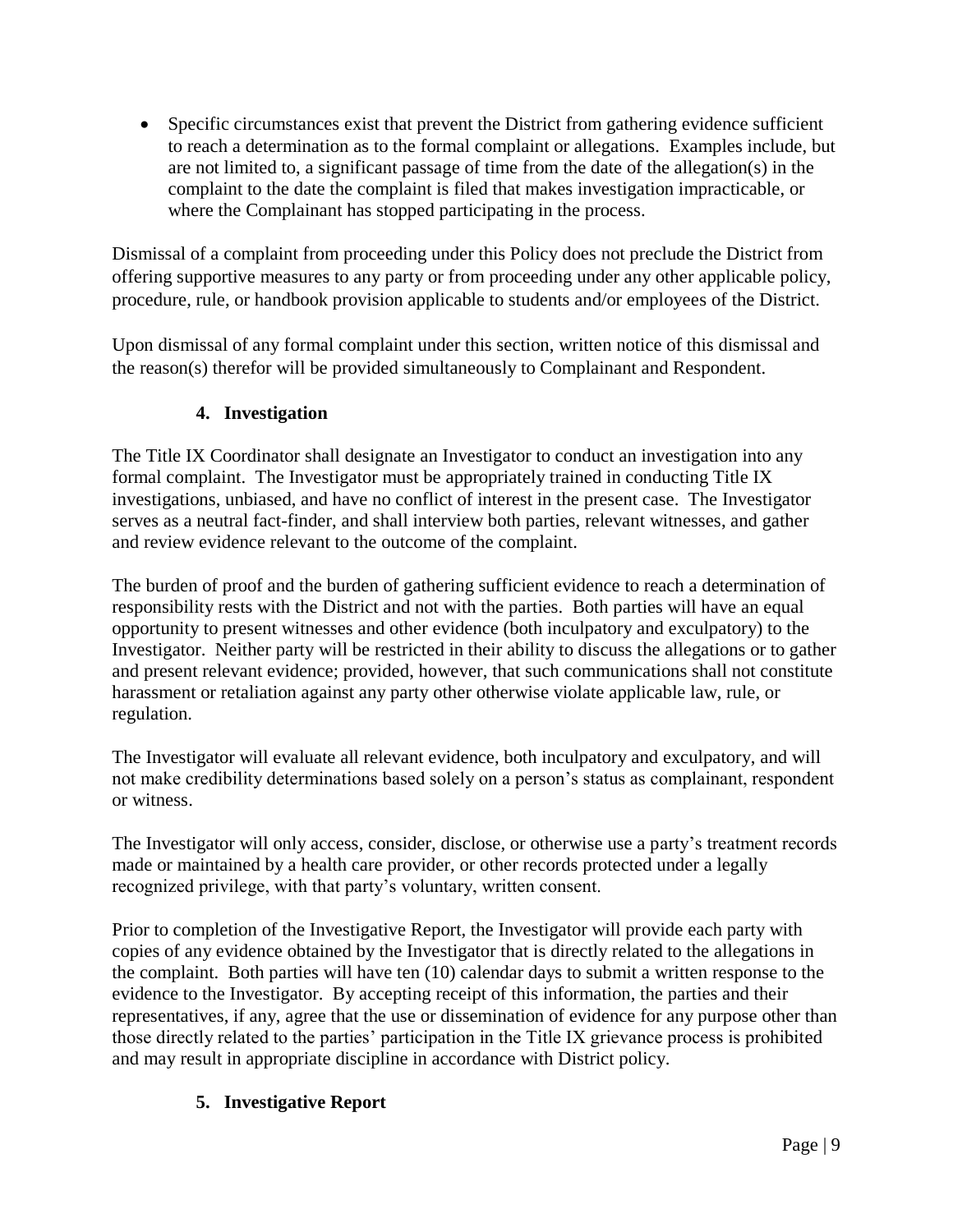After conducting the investigation, the Investigator will complete an investigative report that summarizes all relevant evidence, including statements and interviews with the parties and any witnesses, and any documents, records, photographs, recordings, or other evidence obtained by the investigator.

The investigative report will be distributed simultaneously to both of the parties at least ten (10) calendar days prior to a Determination of Responsibility being made.

# **6. Determination of Responsibility**

The Decision-Maker is responsible for determining whether the conduct alleged in the complaint constitutes a violation of this Policy and any other applicable District policies, procedures, handbook provisions, or rules. The Decision-Maker shall be Building Principal or his/her designee. The Decision-Maker shall not be the Title IX Coordinator or Investigator, and must be impartial and unbiased, have no conflict of interest in the particular case, and have training required by Title IX and this policy.

After receipt of the investigative report and prior to reaching a decision, each party shall be permitted submit to the Decision-Maker relevant questions to be asked of the other party and/or any witnesses, including those challenging the credibility of the party or witness. The Decision-Maker shall review the questions with the party or witness to whom the questions are directed, but shall not ask any questions that are irrelevant or improperly inquire about the Complainant's sexual predisposition or past sexual conduct (other than where the incidents occurred between the Complainant and Respondent and are asked for purposes of demonstrating consent, where applicable). The Decision-Maker will provide a written explanation to the party of why any question was excluded. The Decision-Maker shall provide the responses of the party or witness in writing to both parties. The parties shall be provided with an opportunity for limited additional follow-up questioning.

If any party or witness does not cooperate with responding to these questions, the Decision-Maker will not rely on any statement of that party or witness in reaching a determination of responsibility. The Decision-maker cannot draw an inference about responsibility based solely on a party's or witness's refusal to answer questions.

### **7. Standard of Proof and Determination**

The determination of whether or not a violation of this Policy occurred will be made on the preponderance of the evidence, or whether it is more likely than not that the Respondent violated this Policy.

### **8. Sanction**

Sanctions and remedies will be determined on a case-by-case basis by the Decision-Maker, where authorized to do so. Where applicable federal or state law, Board policy, contract, handbook provision, or other rule gives authority for issuing of a particular sanction to a different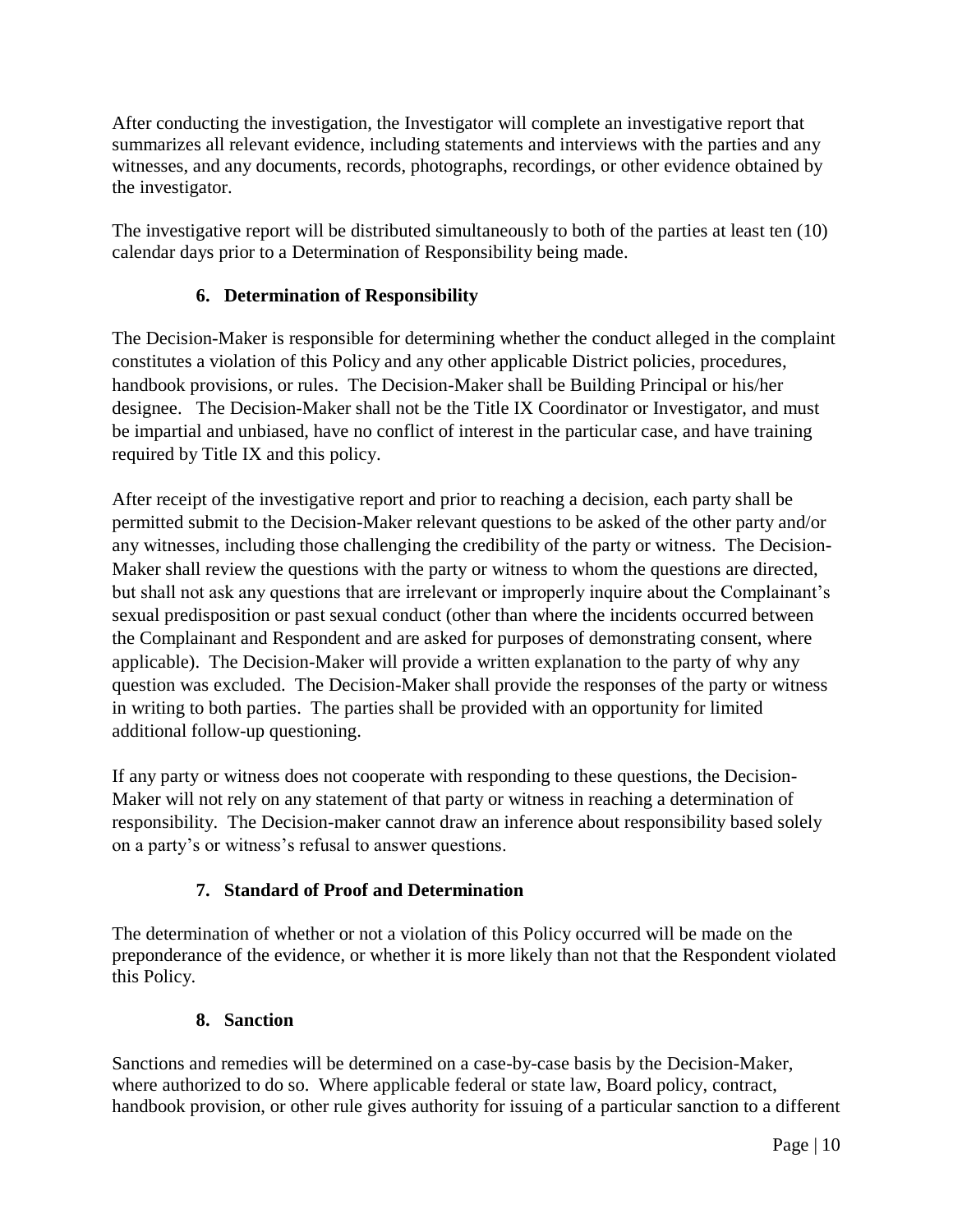District decision-making body (e.g., school board, IEP team) the Decision-Maker will recommend sanctions to that decision-making body or official, or the Board for further action.

Sanctions may include, but are not limited to required training, a written warning, suspension or expulsion of a student, or suspension or termination of an employee's employment with the District. The Decision-Maker may impose or recommend any sanction that it finds to be fair and proportionate to the violation and in accordance with Board Policy.

Remedies may include, but are not limited to, offers of counseling, training, changes or modifications to class or work schedules or assignments, provision of additional supervision, and other actions as deemed appropriate under the circumstances present in the case. The Title IX Coordinator shall be responsible for implementing any proposed remedies.

# **9. Written Determination Regarding Responsibility**

The Decision-Maker will issue a written determination regarding responsibility, which shall be determined by a preponderance of the evidence. The written determination will include:

- Identification of the allegations;
- A description of the procedural steps taken from the receipt of the formal complaint through the determination, including notifications to the parties, interviews, site visits, methods used to gather other evidence, and hearings held (if applicable);
- Findings of fact;
- Conclusions regarding the application of this Policy and any other relevant District policy, procedure, handbook provision, or rule to the facts;
- A statement of and rationale for the Decision-Maker(s) determination regarding responsibility for each allegation;
- A statement of and rationale for any disciplinary sanctions that will be imposed on Respondent, if applicable;
- A statement of and rationale for any remedies the District will provide to restore or preserve Complainant's access to the District's educational program or activity, if applicable; and
- A statement of the District's appeal policy and procedures.

The Decision-Maker will provide the written determination to the parties simultaneously. The written determination shall be final, subject to the parties' right to appeal in Section 10, below.

### **10. Appeals**

Within five (5) calendar days of delivery of the written determination to them, either party may appeal the dismissal of a formal complaint, or the Decision-Maker's written determination and/or any sanction imposed by the Decision-Maker to the Superintendent or her/his designee. Such appeals will be in writing and will be delivered to the Superintendent or her/his designee. The Superintendent or her/his designee will determine if the written determination will be stayed pending the outcome of the appellate decision. Appeals will be limited to any of the following bases: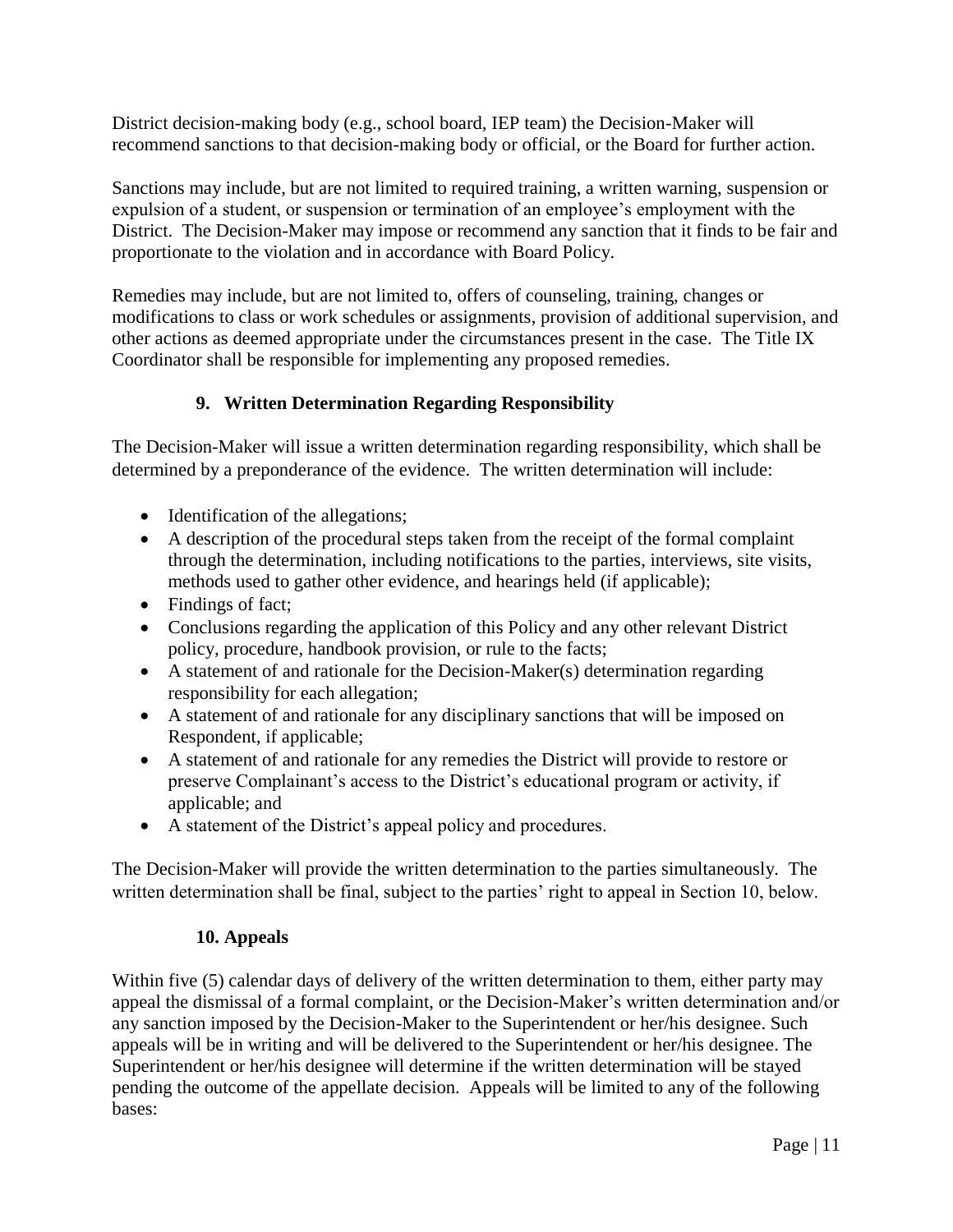- A procedural irregularity that affected the outcome of the matter;
- New evidence that was not reasonably available at the time the written determination was issued that could affect the outcome of the matter; or
- The Title IX Coordinator, Investigator(s), or Decision-Maker(s) had a conflict of interest or bias that affected the outcome of the matter.

The Superintendent or her/his designee will notify both parties in writing if an appeal is received alleging one of the bases for appeal above. Both parties will be given an opportunity to submit a written statement in support of, or challenging, the written determination. The parties' written statements must be submitted within five (5) calendar days of notice of the appeal.

Except as required to explain the basis of new information, an appeal will be limited to a review of the written record of the investigation, the written determination, and the parties' written statements on appeal.

The Superintendent or her/his designee may affirm, reverse, or modify the written determination and/or sanctions imposed, or may remand to the Investigator or Decision-Maker for further action. A written appeal decision will be issued simultaneously to the parties describing the result of the appeal and the rationale therefor. The written appeal decision of the Superintendent or her/his designee is the final decision of the District, and no further appeals are permitted under this Policy.

### <span id="page-11-0"></span>**C. Complainant Does Not Wish to Pursue Resolution or Requests Confidentiality**

If the Complainant does not wish to pursue formal or informal resolution and/or requests that his or her report remain confidential, the Title IX Coordinator or designee will inform the Complainant that the District's ability to respond to the alleged sexual harassment may be limited. The Title IX Coordinator or designee may weigh the Complainant's request against the following factors:

- The seriousness of the alleged sexual misconduct,
- Whether there have been other complainants of sexual misconduct against the same Respondent, and
- The Respondent's right to receive information about the allegations, including the name of the complainant.

The Title IX Coordinator will only initiate a formal complaint under these procedures against the wishes of the Complainant where required by federal or state law, regulation, or rule, or where doing so is not clearly unreasonable based on known circumstances, based on the potential impact to the District community if the allegations were true.

The Title IX Coordinator or designee will inform the Complainant if the District cannot ensure confidentiality. Even if the District cannot take disciplinary action against the Respondent because the Complainant insists on confidentiality or that the complaint not be resolved, the District reserves the authority to implement supportive measures or other appropriate actions to promote a safe learning environment for the complainant and/or the entire District community.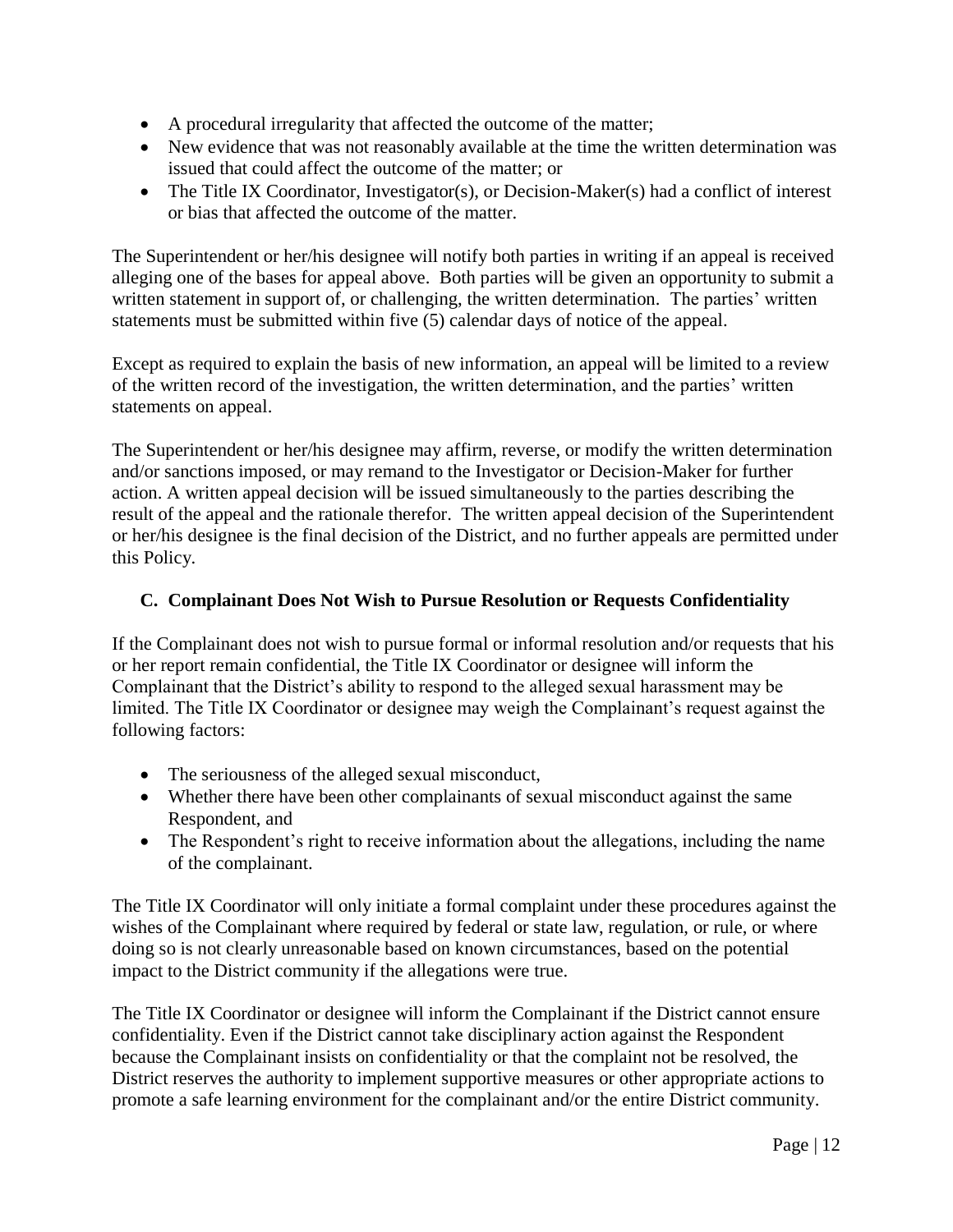### <span id="page-12-0"></span>**D. Advisors**

Complainants and Respondents have equivalent rights to be accompanied at any stage of the process by an advisor of their choice, who may be a parent or guardian, union representative (where applicable), other support person, or an attorney at the party's sole expense. Advisors may not answer questions on behalf of any party or otherwise participate in any interview or meeting, other than to confer with the party they are supporting/representing.

### <span id="page-12-1"></span>**E. Supportive Measures**

The District may implement supportive measures to preserve or restore the Complainant's access to the District's education program or activity. Supportive measures will be individualized, provided at no cost to the parties, and are non-disciplinary in nature.

Supportive measures may include, but are not limited to:

- Counseling,
- Extension of deadlines or other course-related adjustments,
- Modifications of work or class schedules,
- Mutual restrictions on contact between the parties,
- Leaves of absence,
- Increased security and monitoring,
- Increased supervision and/or escort services, and/or
- Other similar measures.

The District may temporarily remove a student accused of violation this policy on an emergency basis, following an individualized safety and risk analysis that finds an immediate threat to the physical safety of any individual. Any student so removed will be provided with notice and an opportunity to challenge this action immediately following the removal, and any other rights conferred by law. Emergency removals must be consistent with other applicable laws. The District, in its sole discretion, may place an employee accused of violating this policy on administrative leave pending the outcome of the informal or formal complaint process.

# <span id="page-12-2"></span>**VII. RESOURCES AND SERVICES FOR STUDENTS AND EMPLOYEES**

There resources available to individuals regardless of whether or not they choose to report a violation of this Policy to the District or local law enforcement. Any person may obtain information about services and supports offered to students and employees by contacting the District's Title IX Coordinator.

### **A. External Reporting Resources**

A Complainant may choose to file a complaint with the state and federal agencies listed below.

| <b>Office for Civil Rights</b> | U.S. Department of | Citigroup Center       |
|--------------------------------|--------------------|------------------------|
| $(OCR)$ – Chicago Office       | Education          | 500 W. Madison Street, |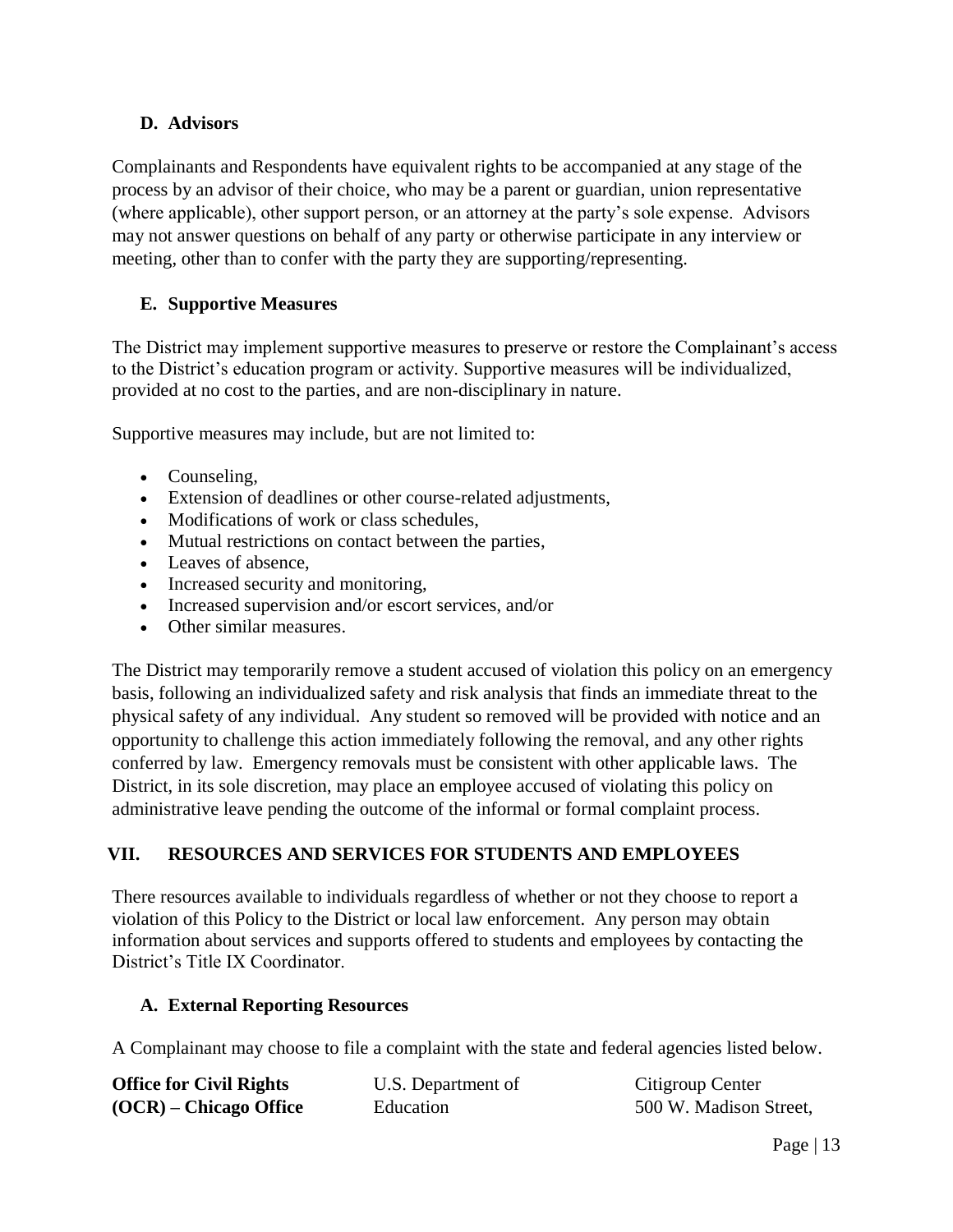Suite 1475 Chicago, IL 60661 Phone: (312) 730-1560 Fax: (312) 730- 1576 TDD: (877) 521- 2172 Email: OCR.Chicago@ed. gov Web: [www.ed.gov/ocr](http://www.ed.gov/ocr)

**Equal Employment Opportunity Commission**  **(EEOC)**

Reuss Federal Plaza 310 W. Wisconsin Avenue, Suite 800 Milwaukee, WI 53203- 2292 Phone: (800) 669-4000 Fax: (414) 297-4133 TTY: (800) 669-6820 Web: [www.eeoc.gov/](http://www.eeoc.gov/)

**Iowa Civil Rights Commission (ICRC)** Grimes State Office Building 400 E. 14th Street Des Moines, IA 50319 Toll free: (800) 457-4416 Phone: (515) 281-4121 Fax: (515) 242-5840 TDD: (877) 521-2172 Web: [https://icrc.iowa.gov/](http://icrc.iowa.gov/) 

### <span id="page-13-0"></span>**VIII. PREVENTION, TRAINING, AND POLICY COMMUNICATION**

The District is committed to education, communication, and training of students and employees in order to prevent sexual harassment and to assure an appropriate response when incidents occur. The District will provide information to students and employees staff on:

- The definitions of sexual harassment:
- District procedures for responding to incidents of sexual harassment; and
- Employee obligation to report any sexual harassment of which the employee becomes aware.

The District will also ensure that individuals who serve as Title IX Coordinators, Title IX Investigators, Decision-Makers, Appeal Decision-Makers, and facilitators of the informal resolution process have adequate training as required by Title IX.

### <span id="page-13-1"></span>**IX. RECORDKEEPING**

The District will maintain the following records for seven years:

- Each sexual harassment investigation, including determinations, audio or video recordings, disciplinary sanctions, and any remedies provided to the Complainant;
- Any appeal and the result therefrom;
- Any informal resolution; and
- Materials used by the District to train Title IX Coordinators, investigators, decisionmakers, and those who facilitate informal resolution under this Policy.

Additionally, the District will create and maintain for seven years:

 Any actions, including supportive measures, taken in response to a report or formal complaint of sexual harassment;